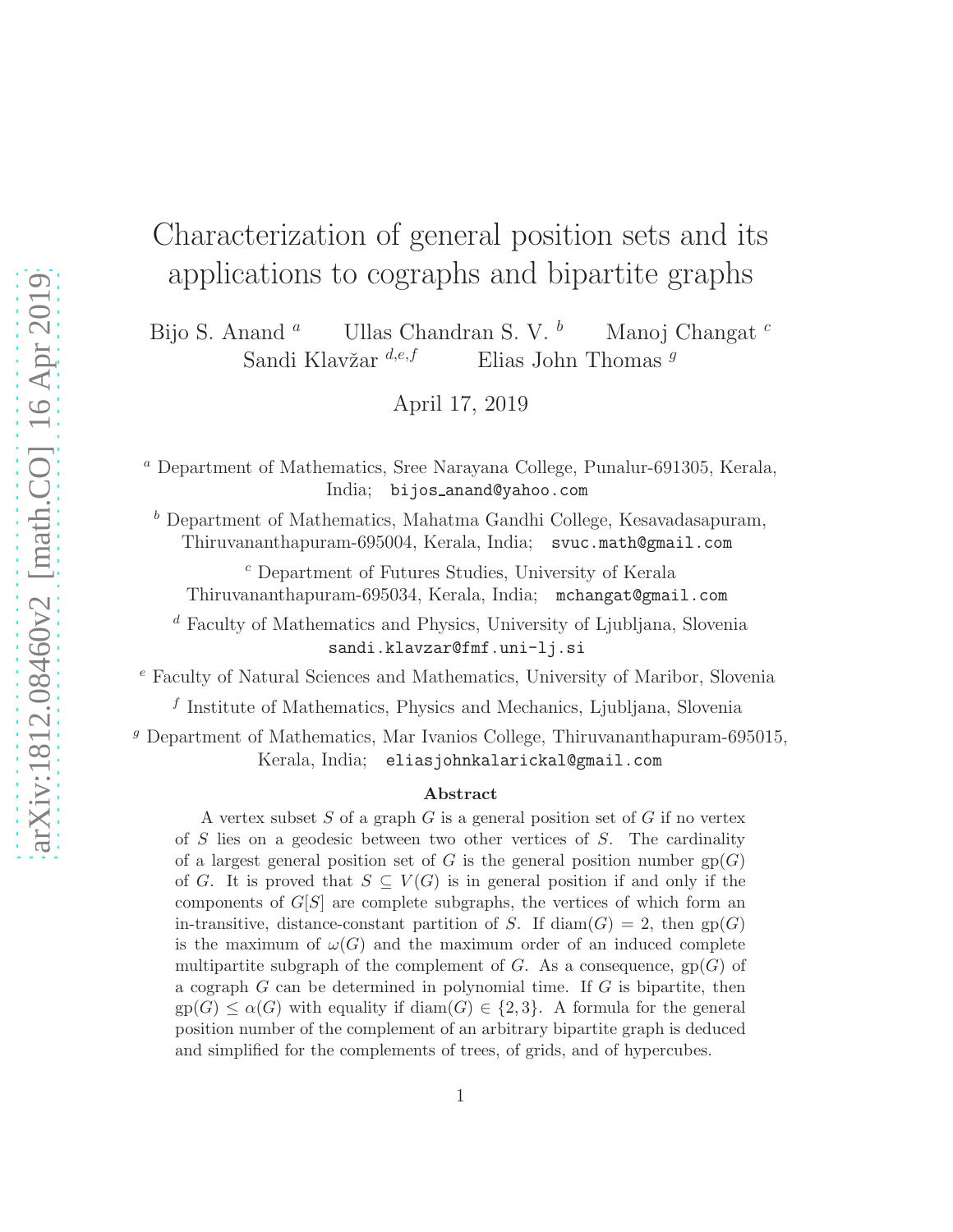Key words: general position set; graph of diameter 2; cograph; bipartite graph; bipartite complement

AMS Subj. Class: 05C12; 05C69; 68Q25.

### 1 Introduction

Motivated by the century old Dudeney's no-three-in-line problem [\[6\]](#page-11-0) (see [\[11,](#page-11-1) [14,](#page-11-2) [17\]](#page-11-3) for recent developments on it) and by the general position subset selection problem [\[7,](#page-11-4) [16\]](#page-11-5) from discrete geometry, the natural related problem was introduced to graph theory in [\[12\]](#page-11-6) as follows. Let  $G = (V(G), E(G))$  be a graph. Then we wish to find a largest set of vertices  $S \subseteq V(G)$ , called a qp-set of G, such that no vertex of S lies on a geodesic (in  $G$ ) between two other vertices of S. The *general position* number (gp-number for short),  $gp(G)$ , of G is the number of vertices in a gp-set of G.

As it happens, the same concept has already been studied two years earlier in [\[20\]](#page-12-0) under the name *geodetic irredundant sets*. The concept was formally defined in a different, more technical language, see the preliminaries below. In [\[20\]](#page-12-0) graphs G with  $gp(G) \in \{2, n(G)-1, n(G)\}\$  were characterized and several additional results about the general position number were deduced. The term general position problem was coined in [\[12\]](#page-11-6), where different general upper and lower bounds on the gp-number are proved. In the same paper it is demonstrated that in a block graph the set of simplicial vertices forms a gp-set and that the problem is NP-complete in the class of all graphs. In the subsequent paper [\[13\]](#page-11-7) the gp-number is determined for a large class of subgraphs of the infinite grid graph, for the infinite diagonal grid, and for Beneš networks.

In this paper we continue the investigation of general position sets in graphs. In the following section definitions and preliminary observations are listed. In Section [3](#page-3-0) we prove a characterization of general position sets and demonstrate that some earlier results follow directly from the characterization. In the subsequent section we consider graphs of diameter 2. We prove that if G is such a graph, then  $gp(G)$ is the maximum of the clique number of  $G$  and the maximum order of an induced complete multipartite subgraph of the complement of  $G$ . In the case of cographs the latter invariant can be replaced by the independence number. As a consequence,  $gp(G)$  of a cograph G is polynomial. Moreover, we determine a formula for  $gp(G)$ for graphs with at least one universal vertex. In Section [5](#page-6-0) we consider bipartite graphs and their complements. If G is bipartite, then  $gp(G) \leq \alpha(G)$  with equality if diam(G)  $\in \{2,3\}$ . We prove a formula for the general position number of the complement of a bipartite graph and simplify it for the complements of trees, of grids, and of hypercubes. In particular,  $gp(\overline{T}) = \max\{\alpha(T), \Delta(T) + 1\}$  for a tree T.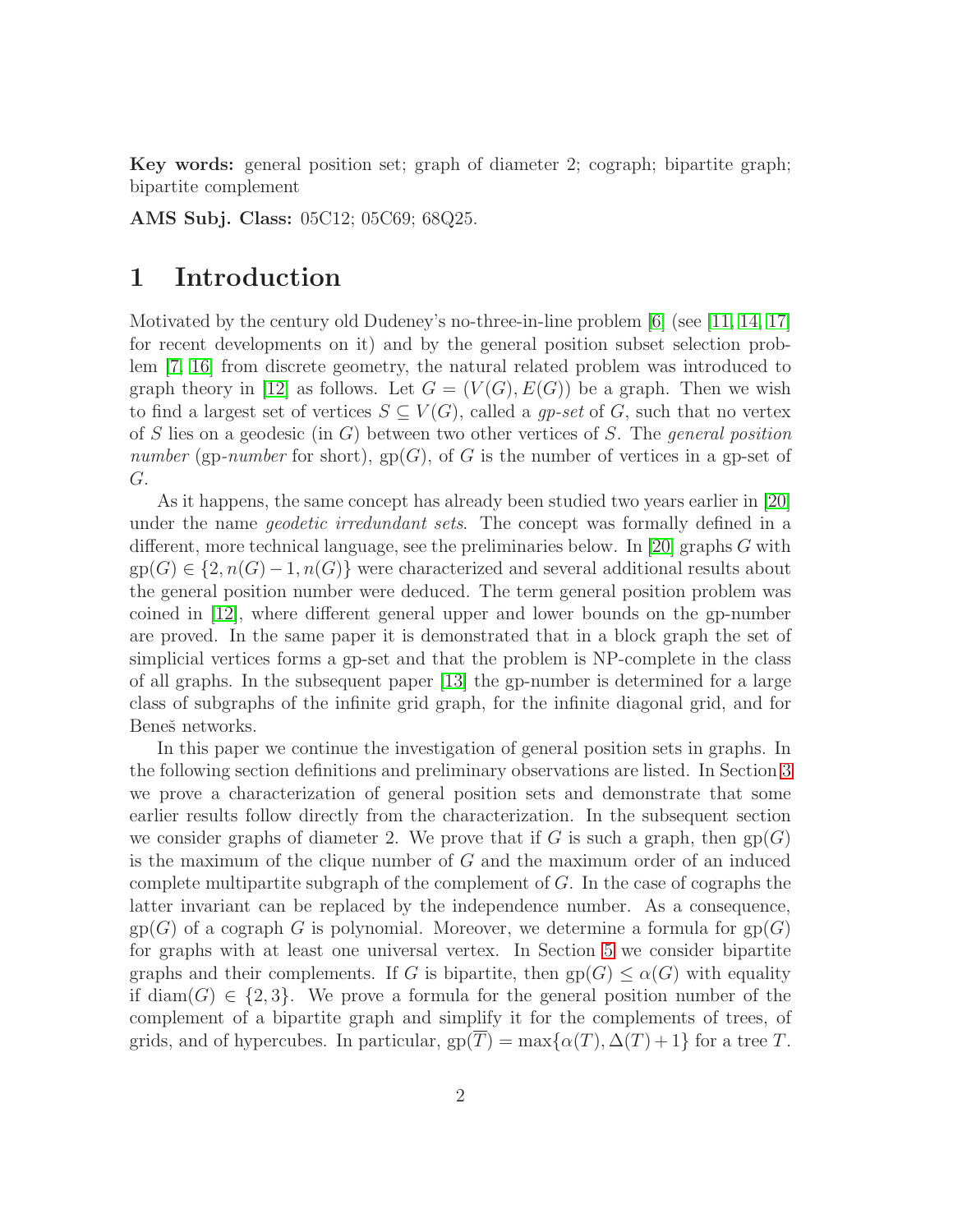### 2 Preliminaries

Let G be a connected graph and  $u, v \in V(G)$ . The *distance*  $d_G(u, v)$  between u and v is the minimum number of edges on a  $u, v$ -path. The maximum distance between all pairs of vertices of G is the diameter diam(G) of G. A u, v-path of length  $d_G(u, v)$ is called an u, v-geodesic. The interval  $I_G[u, v]$  between vertices u and v of a graph G is the set of vertices  $x$  such that there exists a  $u, v$ -geodesic which contains  $x$ . For  $S \subseteq V(G)$  we set  $I_G[S] = \bigcup_{u,v \in S} I_G[u,v]$ . To simplify the writing, we may omit the index  $G$  in the above notation provided that  $G$  is clear from the context.

A set of vertices  $S \subseteq V(G)$  is a *general position set* of G if no three vertices of S lie on a common shortest path. A gp-set is thus a largest general position set. Call a vertex  $v \in T \subseteq V(G)$  to be an *interior vertex* of T, if  $v \in I[T - \{v\}]$ . Now, T is a general position set if and only if  $T$  contains no interior vertices. In this way general position sets were introduced in [\[20\]](#page-12-0) under the name geodetic irredundant sets.

The set S is convex in G if  $I[S] = S$ . The convex hull  $H(S)$  of S is the smallest convex set that contains S, and S is a hull set of G if  $H(S)$  is the whole vertex set of G. A smallest hull set is a *minimum hull set* of G, its cardinality is the *hull number*  $h(G)$  of G. A hull set S in a graph G is a minimal hull set if no proper subset of S is a hull set of G. The number of vertices in a largest minimal hull set of G is its upper hull number  $h^+(G)$ . It is clear that in any graph G, every minimum hull set is also minimal, therefore  $h(G) \leq h^+(G)$ . The following fact is obvious.

**Observation 2.1** Let G be a connected graph, S a minimal hull set,  $x, y \in S$ , and P a x, y-geodesic. If  $z \in P$ , where  $z \neq x, y$ , then  $z \notin S$ .

It follows from this observation that every minimal hull set is a general position set. Consequently,

$$
2 \le h(G) \le h^+(G) \le \text{gp}(G) \le n(G),
$$

where  $n(G) = |V(G)|$ . The related difference can be arbitrary large though. For instance, if  $n \geq 2$ , then  $h^+(K_{n,n}) = 2$  and  $gp(K_{n,n}) = n$ .

With respect to convexities we mention the following parallel concept to the general position number, where in the definition of the interior vertex we replace "I" with "H". More precisely, the rank of a graph  $G$  is the cardinality of a largest set S such that  $v \notin H(S - \{v\})$  for every  $v \in S$ , see [\[9\]](#page-11-8). Actually, the graph rank can be studied for any convexity, cf. [\[21\]](#page-12-1), the one defined here is the rank w.r.t. the geodesic convexity.

If the open neighborhood  $N(x)$  of a vertex  $x \in V(G)$  induces a complete graph, then is x is called *simplicial*. In other words, x is simplicial if and only if  $N(x)$ is convex in G. The subgraph of G induced by  $S \subseteq V(G)$  is denoted by  $G[S]$ . The order of a largest complete subgraph of a graph G is  $\omega(G)$  and the order of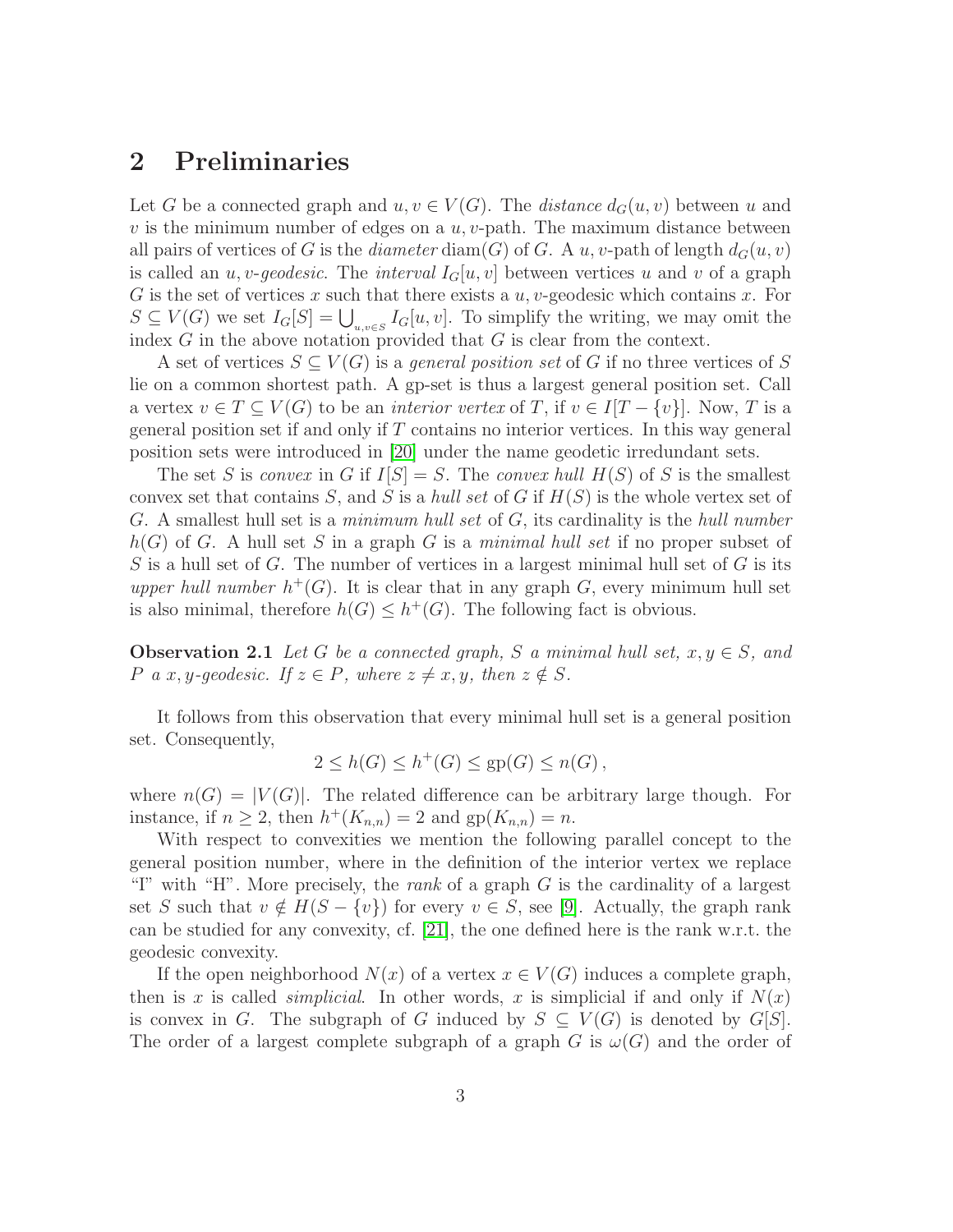its largest independent set is  $\alpha(G)$ . A vertex of degree  $n(G) - 1$  is universal. The complement of G will be denoted with G. The join  $G+H$  of graphs G and H is the graph obtained by first taking the the disjoint union of  $G$  and  $H$ , and then adding all possible edges between vertices of G and H. Set finally $[n] = \{1, \ldots, n\}$ , where  $n \in \mathbb{N}$ .

### <span id="page-3-0"></span>3 The characterization

In this section we characterize general position sets in graphs. For this sake the following concepts are needed.

Let G be a connected graph,  $S \subseteq V(G)$ , and  $\mathcal{P} = \{S_1, \ldots, S_p\}$  a partition of S. Then P is distance-constant if for any  $i, j \in [p]$ ,  $i \neq j$ , the value  $d(u, v)$ , where  $u \in S_i$  and  $v \in S_j$  is independent of the selection of u and v. (We note that in [\[9,](#page-11-8) p. 331] the distance-constant partition is called "distance-regular", but we decided to rather avoid this naming because distance-regular graphs form a well-established term, cf. [\[4\]](#page-10-0).) If P is a distance-constant partition, and  $i, j \in [p], i \neq j$ , then let  $d(S_i, S_j)$  be the distance between the sets  $S_i$  and  $S_j$ , that is, the distance between two arbitrary vertices pairwise from them. Finally, we say that a distance-constant partition P is in-transitive if  $d(S_i, S_k) \neq d(S_i, S_j) + d(S_j, S_k)$  holds for arbitrary pairwise different  $i, j, k \in [p]$ . With these concepts in hand we can characterize general position sets as follows.

<span id="page-3-1"></span>**Theorem 3.1** Let G be a connected graph. Then  $S \subseteq V(G)$  is a general position set if and only if the components of  $G[S]$  are complete subgraphs, the vertices of which form an in-transitive, distance-constant partition of S.

**Proof.** Let  $S \subseteq V(G)$ . Let  $G_1, \ldots, G_p$  be the components of  $G[S]$  and let P be the partition of S induced by the vertex sets of the components, that is,  $\mathcal{P} =$  ${V(G_1), \ldots, V(G_p)}$ . To simplify the notation let  $V_i = V(G_i)$  for  $i \in [p]$ , so that  $\mathcal{P} = \{V_1, \ldots, V_p\}.$ 

Suppose first that  $G_1, \ldots, G_p$  are complete subgraphs of G and that P forms an in-transitive, distance-constant partition of  $S$ . We claim that  $S$  is a general position set. Assume by the way of contradiction that S contains three vertices  $u, v, w$ , such that v lies in  $I(u, w)$ . Since  $G_1, \ldots, G_p$  are complete subgraphs, u and w lie in different parts of P, say  $u \in V_i$  and  $w \in V_j$ , where  $i, j \in [p], i \neq j$ . Since P is distance-constant, we infer that  $v \notin V_i$  as well as  $v \notin V_j$ . Therefore,  $v \in V_k$  for some  $k \in [p], k \neq i, j.$  But then  $d(V_i, V_j) = d(V_i, V_k) + d(V_k, V_j)$ , a contradiction with the assumption that  $P$  is an in-transitive partition.

Conversely, let S be a general position set. If  $G_i$  is not complete for some  $i \in [p]$ , then  $G_i$  contains an induced  $P_3$ , say uvw. But this means that S is not a general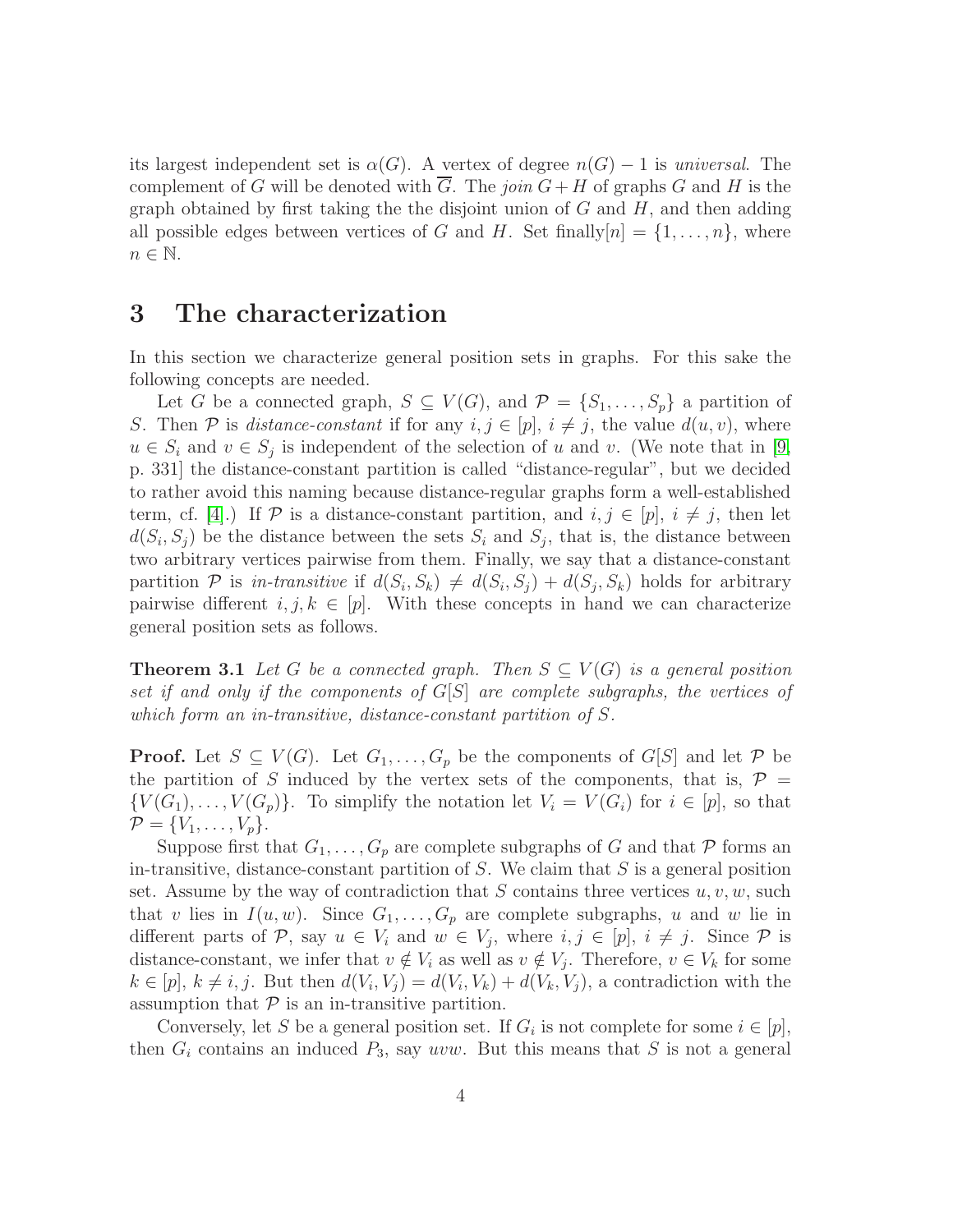position set. Hence  $G_i$  is complete for every  $i \in [p]$ . Next, let  $u, v \in V_i$  and  $w \in V_j$  for  $i, j \in [p], i \neq j$ . Since  $G_i$  and  $G_j$  are complete,  $uv \in E(G)$  and hence  $|d(u, w) - d(v, w)| \leq 1$ . Moreover, neither v can be on a u, w-geodesic, nor u lies on a v, w-geodesic and consequently  $d(u, w) = d(v, w)$ . Since u, v are arbitrary vertices of  $G_i$  and w an arbitrary vertex of  $G_j$ , this means that  $d(V_i, V_j) = d(u, w) = d(v, w)$ is well defined. Consequently,  $\mathcal P$  is a distance-constant partition. Finally,  $\mathcal P$  must also be an in-transitive partition. If this would not be the case, then there would exist components (complete subgraphs)  $G_i$ ,  $G_j$ , and  $G_k$  of  $P$  such that  $d(V_i, V_k) =$  $d(V_i, V_j) + d(V_j, V_k)$ . But this means that if  $u \in V_i$ ,  $v \in V_j$ , and  $w \in V_k$ , then v would lie on a  $u, w$ -geodesics. This contradiction implies that  $P$  is indeed an in-transitive  $\Box$ 

Theorem [3.1](#page-3-1) in particular implies some earlier results. First, it immediately implies [\[12,](#page-11-6) Lemma 3.5] asserting that the set of simplicial vertices of a given graph lies in a general position. Also, setting  $d(e, f) = \min\{d(u, x), d(u, y), d(v, x), d(v, y)\}\$ for edges  $e = uv$  and  $f = xy$  of a graph G, we obtain:

Corollary 3.2 [\[12,](#page-11-6) Proposition 4.4] Let G be a graph with diam(G)  $\geq$  2. If  $F \subseteq$  $E(G)$  is such that  $d(e, e') = \text{diam}(G), e, e' \in F, e \neq e'$ , then  $gp(G) \geq 2|F|$ .

**Proof.** For  $e \in F$  let  $x_e$  and  $y_e$  be the end-vertices of e. Then, having in mind that diam(G)  $\geq 2$ , it is straightforward to see that  $\{\{x_e, y_e\}: e \in F\}$  forms an in-transitive, distance-constant partition.

### 4 Graphs of diameter 2

Graphs of diameter 2 form one of the most interesting classes of graph theory, after all, as it is well-known, almost all graphs have diameter 2. They are still extensively investigated, the papers [\[2,](#page-10-1) [3,](#page-10-2) [22\]](#page-12-2) are examples of recent developments on these graphs. In this section we are going to use Theorem [3.1](#page-3-1) in the case of graphs of diameter 2. For this sake we denote with  $\eta(G)$  the maximum order of an induced complete multipartite subgraph of  $G$ . Note that  $K_n$  is complete multipartite, and that  $\eta(K_n) = 1$  and  $\omega(K_n) = n$ .

<span id="page-4-0"></span>**Theorem 4.1** If diam(G) = 2, then  $gp(G) = max{\omega(G), \eta(G)}$ .

**Proof.** Since the vertices of an arbitrary complete subgraph of a graph G form a general position set of G, we have  $gp(G) \ge \omega(G)$ . Suppose H is a complete multipartite subgraph of  $\overline{G}$ . Then in G the vertices of H induce a disjoint union of complete graphs. Since  $\text{diam}(G) = 2$ , the vertices of these complete subgraphs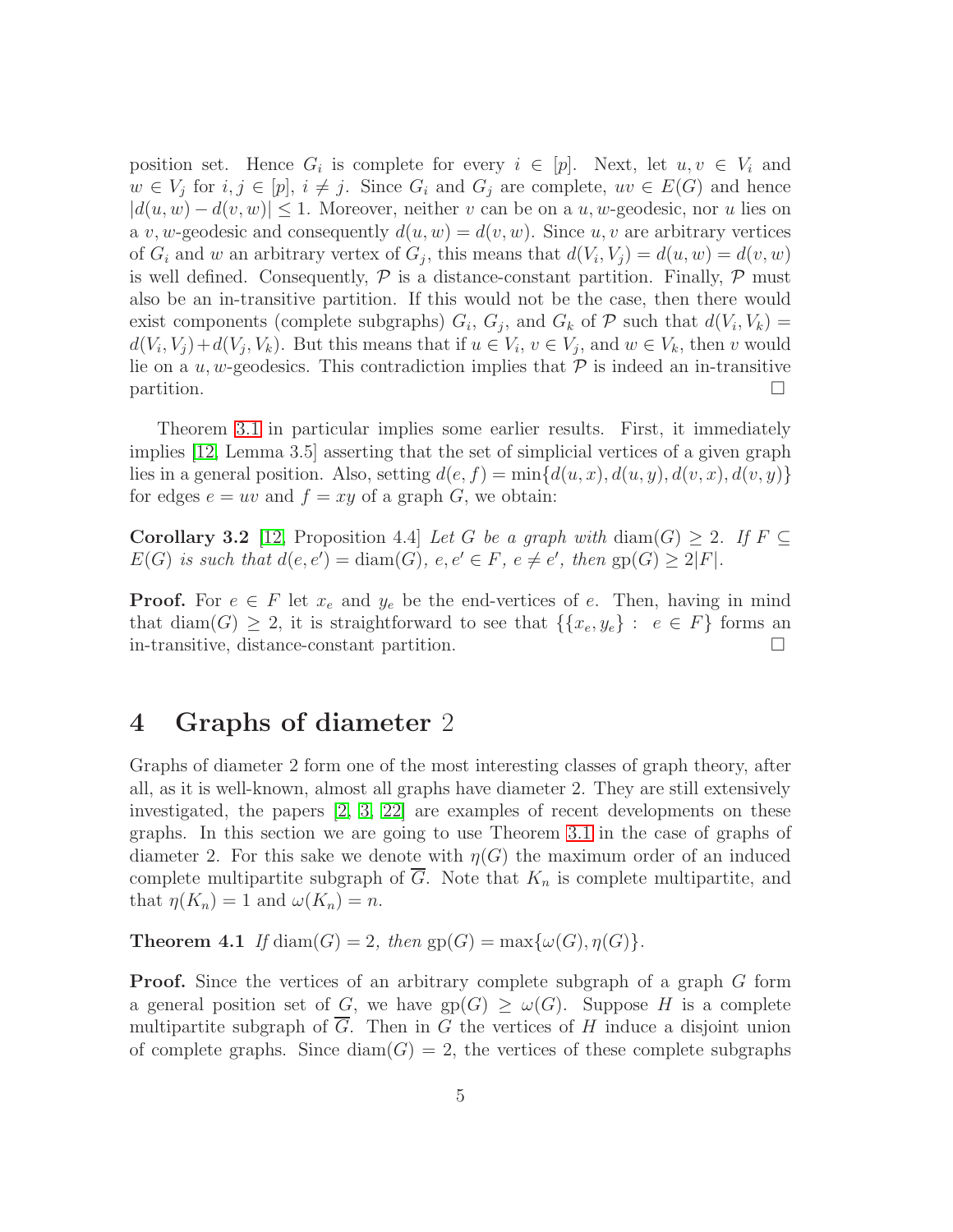clearly form an in-transitive, distance-constant partition. Hence by Theorem [3.1,](#page-3-1)  $gp(G) \geq \eta(G)$ . Therefore,  $gp(G) \geq max{\omega(G), \eta(G)}.$ 

Let now S be a set of vertices in a general position in G. Then by Theorem [3.1](#page-3-1) the components of  $G[S]$  are complete subgraphs, the vertices of which form an intransitive, distance-constant partition of S. If there is only one such component, then  $|S| \leq \omega(G)$ , and if there are at least two components, then  $|S| \leq \eta(G)$ . Hence,  $gp(G) \le \max{\{\omega(G), \eta(G)\}}$ .

If P is the Petersen graph, then  $\omega(P) = 2$  and  $\eta(P) = 6$ , hence by Theorem [4.1](#page-4-0) we have  $gp(P) = 6 = \eta(P)$ . Let further  $G_{n,k}$ , be the graph obtained from  $K_n$  and one more vertex that is adjacent to  $k+1$  vertices of  $K_n$ , where  $n \geq 3$  and  $1 \leq k+1 < n$ . Then  $\omega(G) = n$  and  $\eta(G) = n - k$ , so that  $gp(G_{n,k}) = n = \omega(G)$ . These examples show that the values from the maximum in Theorem [4.1](#page-4-0) are independent.

Cographs form an important class of graphs that is still extensively investigated,  $[1, 19]$  $[1, 19]$  is a selected couple of recent studies. Recall that G is a cograph if G contains no path  $P_4$  as an induced subgraph. These graphs were independently introduced several times and can be characterized in many different ways, see [\[5\]](#page-11-10). In particular, a graph is a cograph iff it can be obtained from  $K_1$  by means of the disjoint union and join of graphs. Note that this implies that every connected cograph of order at least 2 is the join of at least two smaller connected cographs. This implies that  $\dim(G) \leq 2$  holds for any connected cograph G.

<span id="page-5-0"></span>**Theorem 4.2** If G be a connected cograph, then  $gp(G) = max{\omega(G), \alpha(G)}$ .

**Proof.** If  $G = K_n$ , then  $gp(K_n) = n = \max\{\omega(K_n), \alpha(K_n)\}\)$ . Hence assume in the rest that G is a connected cograph with  $diam(G) = 2$ .

We claim that  $\eta(G) = \alpha(G)$  and proceed by induction on the order of G. The assertion is clear if  $n(G) = 3$  (in other words, for  $G = P_3$ ). Assume now that G is a connected cograph with diam $(G) = 2$  and  $n(G) \geq 4$ . Then  $G = G_1 + \cdots + G_k$ , where  $k \geq 2$  and  $G_i$ ,  $i \in [k]$ , are connected cographs. Since for arbitrary graphs X and Y we have  $\alpha(X + Y) = \max{\alpha(X), \alpha(Y)}$  and  $\eta(X + Y) = \max{\eta(X), \eta(Y)}$ , we get, by the induction assumption, that

$$
\eta(G) = \max\{\eta(G_1), \ldots, \eta(G_k)\} = \max\{\alpha(G_1), \ldots, \alpha(G_k)\} = \alpha(G).
$$

The result now follows from Theorem [4.1.](#page-4-0)

If G is a cograph, then  $\alpha(G)$  and  $\omega(G)$  can be determined in polynomial time, cf. [\[5,](#page-11-10) [15\]](#page-11-11). Hence Theorem [4.2](#page-5-0) implies that the general position problem is polynomial on connected cographs. Since the general position function of a graph is clearly additive on its components, the general position problem is thus polynomial on all cographs.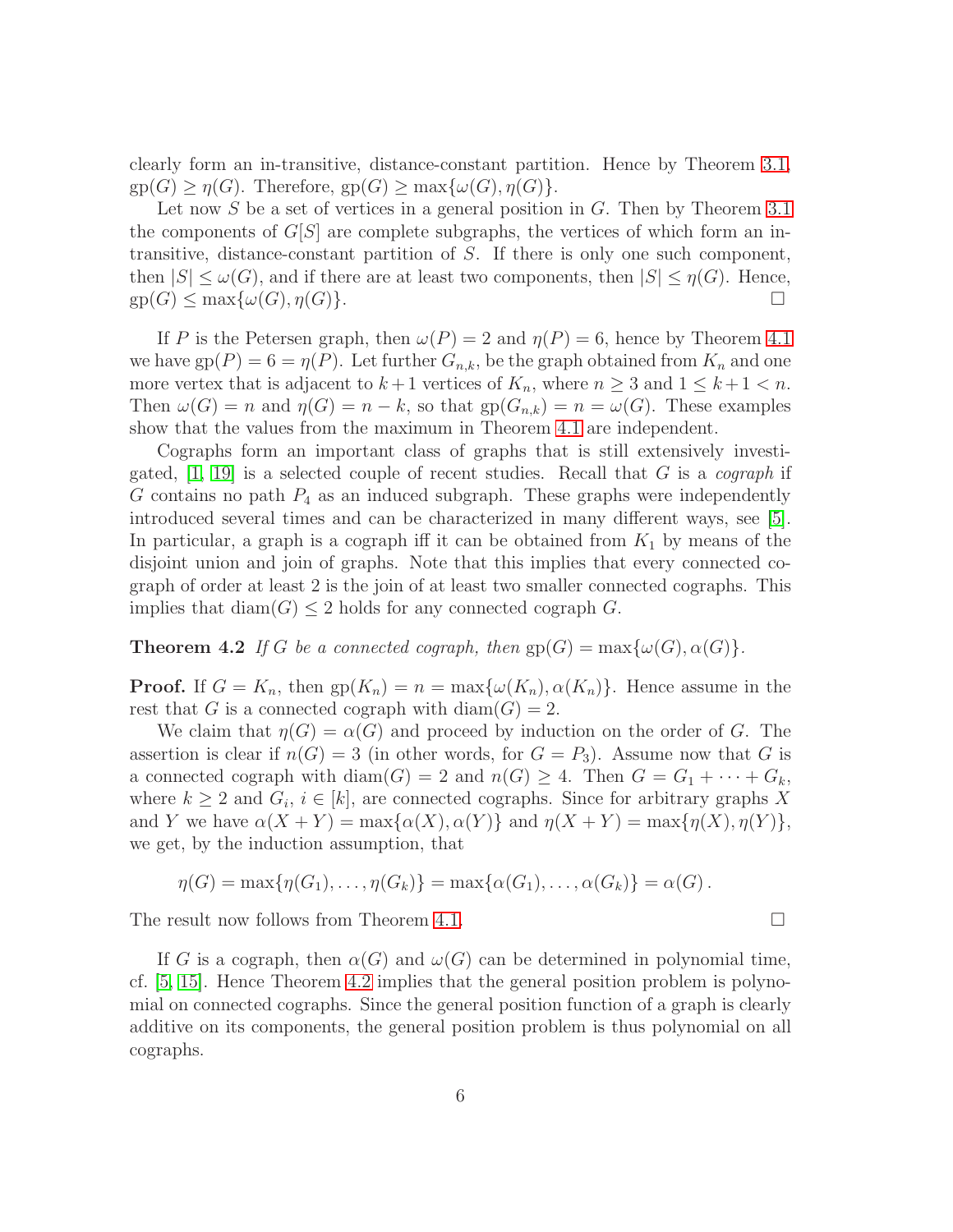<span id="page-6-1"></span>Suppose that  $G$  is not complete and that it contains at least one universal vertex. Then  $diam(G) = 2$  and Theorem [4.1](#page-4-0) applies. For this situation we get:

**Corollary 4.3** Let G be a non-complete graph,  $U \neq \emptyset$  the set of its universal vertices, and let  $U' = V(G) - U$ . Then

$$
gp(G) = max\{|U| + \omega(G[U'], \eta(G[U'])\}.
$$

**Proof.** Since U contains universal vertices, every largest complete subgraph of G contains U. Hence  $\omega(G) = |U| + \omega(G[U'])$ . In  $\overline{G}$  every vertex from U is isolated. Hence every induced complete multipartite subgraph of  $\overline{G}$  with at least two parts contains only vertices from U'. Thus  $\eta(G) = \eta(G[U']$  $\Box$ ).

Every graph G can be represented as the graph obtained from  $K_{n(G)}$  by removing appropriate edges. To present examples how Corollary [4.3](#page-6-1) can be applied, let us use the notation  $K_n - E(H)$  for the graph obtained from  $K_n$  in which we consider H as its subgraph, and then deleting the edges of H from  $K_n$ . Then we have the following formulas that can be easily deduced from Corollary [4.3,](#page-6-1) where  $W_k$  denotes the wheel graph of order k, that is, the graph obtained from  $C_{k-1}$  by adding an additional vertex and making it adjacent to all the vertices of  $C_{k-1}$ .

- gp $(K_n E(K_k)) = \max\{k, n k + 1\}$ , where  $2 \le k < n$ .
- gp $(K_n E(K_{1,k})) = \max\{k+1, n-1\}$ , where  $2 \le k < n$ .
- gp $(K_n E(P_k)) = \max\{3, n k + \lceil \frac{k}{2} \rceil \}$  $\frac{k}{2}$ ], where  $3 \leq k < n$ .
- gp $(K_n E(K_{r,s})) = \max\{r + s, n r\}$ , where  $2 \le r \le s$  and  $r + s < n$ .
- gp $(K_n E(W_k)) = \max\{3, n k + \lfloor\frac{k-1}{2}\rfloor\}$  $\frac{-1}{2}$ }, where  $5 \leq k < n$ .
- $\text{gp}(K_n E(C_k)) = \begin{cases} \max\{3, n k + \lfloor \frac{k}{2} \rfloor \} \\ \max\{4, n 3\} \end{cases}$  $\frac{k}{2}$ ],  $5 \leq k < n$ ;  $\max\{4, n-2\}, \qquad k=4.$

### <span id="page-6-0"></span>5 Bipartite graphs and their complements

<span id="page-6-2"></span>For bipartite graphs we have the following result.

**Theorem 5.1** If G is a connected, bipartite graph on at least 3 vertices, then  $gp(G) \leq \alpha(G)$ . Moreover, if  $\text{diam}(G) \in \{2,3\}$ , then  $gp(G) = \alpha(G)$ .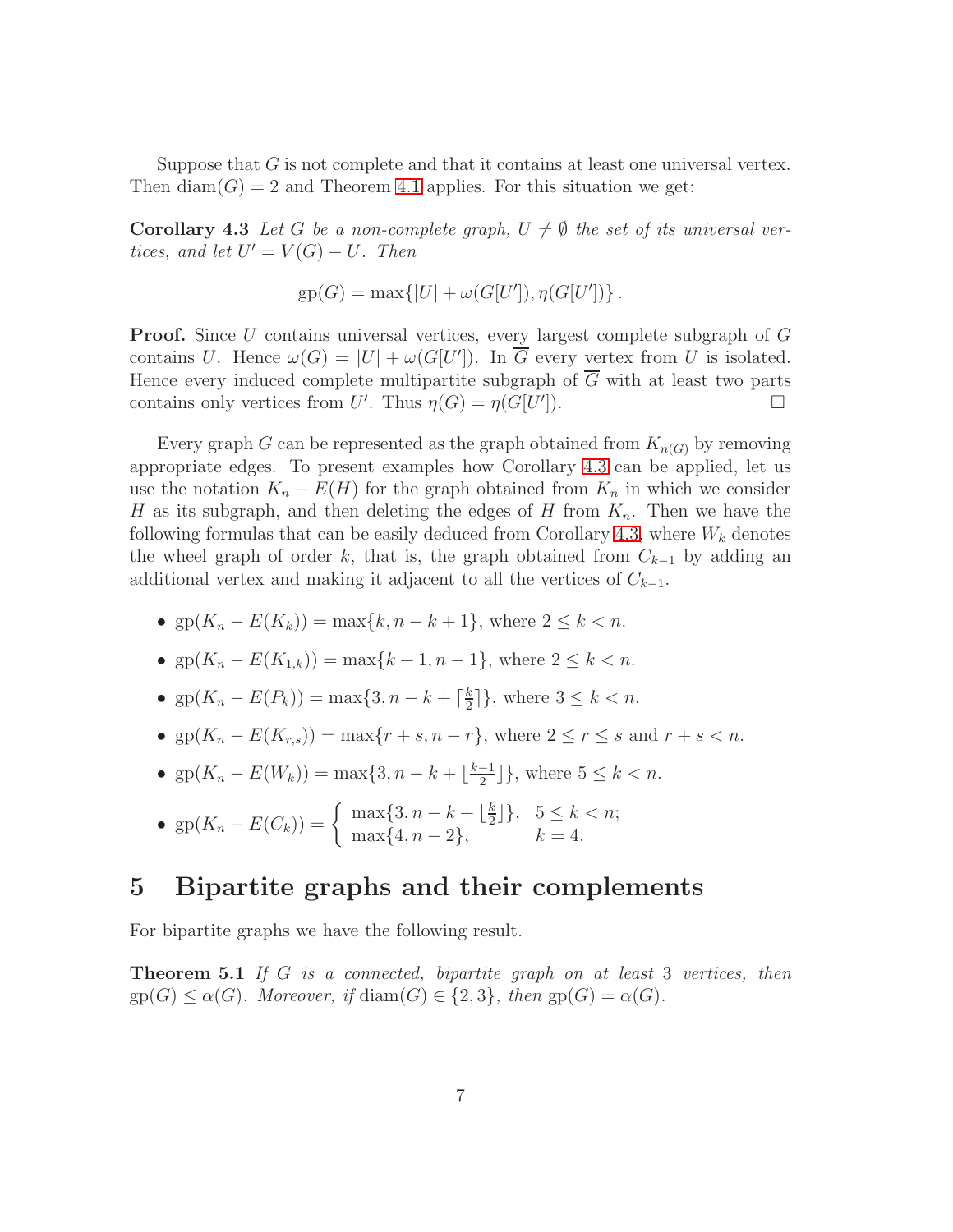**Proof.** If G is a connected graph, then  $gp(G) = 2$  if and only if  $G = P_n$   $(n \geq 2)$ or  $G = C_4$ , see [\[20,](#page-12-0) Theorem 2.10]. Thus  $gp(G) \le \alpha(G)$  holds in these cases. (In the case of  $P_n$  the inequality holds because we have assumed that  $n \geq 3$  and so  $\alpha(P_n) \geq 2$ .) In the rest we may thus assume that G is a connected, bipartite graph that is neither a path nor  $C_4$ , so  $gp(G) \geq 3$ .

Let S be a gp-set of G and let  $S_1, \ldots, S_k$  be the components of  $G[S]$ . As  $gp(G) \ge$ 3 and G is bipartite, Theorem [3.1](#page-3-1) implies that  $k \geq 2$ . Also, since G is bipartite,  $|S_i| \in [2]$  for  $i \in [k]$ . We claim that actually  $|S_i| = 1$  for every  $i \in [k]$ . Suppose on the contrary that, w.l.o.g.,  $S_1 = \{u, v\}$ . Let  $w \in S_2$ . Then, since  $uv \in E(G)$  and G is bipartite,  $|d(u, w) - d(v, w)| = 1$ , which means that either v lies on a u, w-geodesic or u lies on a  $v, w$ -geodesic. This contradiction proves the claim, that is, S is an independent set. We conclude that  $gp(G) \leq \alpha(G)$ .

Assume now that  $\text{diam}(G) = 2$ . The complement of an independent set I of a graph G induces the complete graph  $K_{|I|}$  which is an instance of a complete multipartite graph. Hence  $\alpha(G) \leq \eta(G)$  and Theorem [4.1](#page-4-0) implies that  $\alpha(G) \leq$  $gp(G)$  holds for a graph G of diameter 2.

Assume finally that  $diam(G) = 3$ . Then we recall from [\[12,](#page-11-6) Corollary 4.3] that every independent set is a general position set. Hence  $\alpha(G) \leq gp(G)$  holds also in this case.  $\Box$ 

If G is bipartite, gp(G) can be arbitrary smaller than  $\alpha(G)$ . Consider first the paths  $P_n$ ,  $n \geq 2$ , for which we have  $gp(P_n) = 2$  and  $\alpha(P_n) = \lceil n/2 \rceil$ . We also note that none of the two assertions of Theorem [5.1](#page-6-2) need hold if G is not bipartite. To see this, consider again the Petersen graph P. (Of course,  $\text{diam}(P) = 2$ .) As already noticed,  $gp(P) = 6$ , while  $\alpha(P) = 4$ . For a corresponding example of diameter 3 just add a pendant vertex to P.

We now turn our attention to complements of bipartite graphs for which some preparation is needed. If  $G = (V(G), E(G))$  is a bipartite graph and  $V(G) = A \cup B$ is its bipartition, then we will write G as triple  $(A, B, E(G))$ . If  $G = (A, B, E(G))$ is a bipartite graph, then let  $M_G$  be the set of vertices of largest possible degree, more precisely,

$$
M_G = \{ u \in A : \deg(u) = |B| \} \cup \{ u \in B : \deg(u) = |A| \}.
$$

Let  $\psi(G)$  be the maximum order of an induced complete bipartite subgraph of G. Note that if G is a bipartite, but not complete bipartite, then  $\text{diam}(G) \leq 3$ . Now we can formulate:

<span id="page-7-0"></span>**Theorem 5.2** If  $G = (A, B; E(G))$  is a bipartite graph, then

$$
gp(\overline{G}) = \begin{cases} n(G), & \text{diam}(\overline{G}) \in \{1, \infty\}; \\ \max\{\alpha(G), \psi(G)\}, & \text{diam}(\overline{G}) = 2; \\ \max\{\alpha(G), \psi(G \setminus (M_G \cap A)), \psi(G \setminus (M_G \cap B)), |M_G|\}, & \text{diam}(\overline{G}) = 3. \end{cases}
$$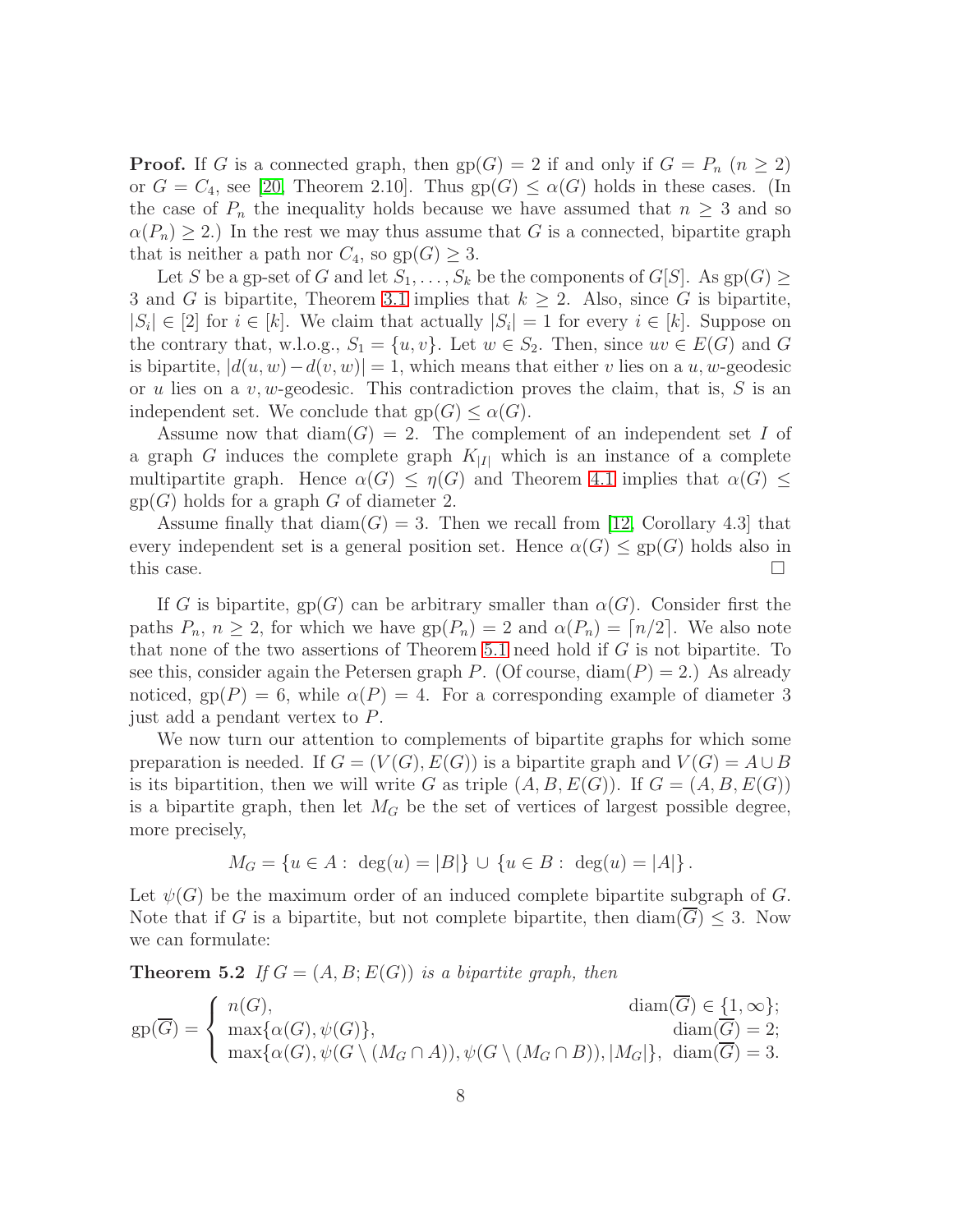**Proof.** Let  $G = (A, B; E(G))$  be a bipartite graph. Then  $\overline{G}$  is disconnected iff G is complete bipartite. In this case we have  $\text{diam}(\overline{G}) = \infty$  and  $\overline{G}$  is a disjoint union of  $K_{|A|}$  and  $K_{|B|}$ . Therefore,  $gp(G) = |A| + |B| = n(G)$ . Further,  $diam(G) = 1$  iff G is edge-less, hence again  $gp(\overline{G}) = n(G)$ . If  $\text{diam}(\overline{G}) = 2$ , then by Theorem [4.1](#page-4-0) we have  $gp(\overline{G}) = \max\{\omega(\overline{G}), \eta(\overline{G})\}.$  Since  $\omega(\overline{G}) = \alpha(G)$  and  $\eta(\overline{G}) = \psi(G)$ , the assertion for the diameter 2 follows.

In the rest we may thus assume  $|A| \geq 2$ ,  $|B| \geq 2$ , and  $\text{diam}(\overline{G}) = 3$ . Note that if  $u \in M_G \cap A$ , then u has no neighbor in B and if  $u \in M_G \cap B$ , then u has no neighbor in A. Consequently, in  $\overline{G}$  two vertices are at distance 3 if and only if one lies in  $M_G \cap A$  and the other in  $M_G \cap B$ . Since  $\text{diam}(G) = 3$  it follows that  $M_G \cap A \neq \emptyset$ and  $M_G \cap B \neq \emptyset$ .

Consider a set T in general position in  $\overline{G}$  and set  $T_A = T \cap A$ ,  $T_B = T \cap B$ . If T has at least one vertex in  $M_G \cap A$ , say x, and at least one vertex in  $M_G \cap B$ , say y, then every vertex from  $(A \cup B) \setminus M_G$  lies on a x, y-geodesic. Therefore,  $T \subseteq M_G$ . This means that  $|T| \leq |M_G|$ . Suppose next that  $T \cap (M_G \cap A) = \emptyset$ . If there is an edge between a vertex from  $T_A$  and a vertex from  $T_B$ , then T must induce a clique and hence  $|T| \leq \omega(\overline{G}) = \alpha(G)$ . Otherwise, in view of Theorem [3.1,](#page-3-1) the vertices from  $T_A$  and from  $T_B$  are pairwise at distance 2. But then T induces a complete bipartite graph in  $G \setminus (M_G \cap A)$  and therefore  $|T| \leq \psi(G \setminus (M_G \cap A))$ . Analogously, if  $T \cap (M_G \cap B) = \emptyset$  then we get that  $|T| \leq \alpha(G)$  or  $|T| \leq \psi(G \setminus (M_G \cap B))$ . In summary,

$$
\text{gp}(\overline{G}) \le \max\{\alpha(G), \psi(G \setminus (M_G \cap A)), \psi(G \setminus (M_G \cap B)), |M_G|\}.
$$

On the other hand, we clearly have  $gp(\overline{G}) > \omega(\overline{G}) = \alpha(G)$ . Note next that each vertex from  $M_G$  is simplicial in  $\overline{G}$  and consequently  $gp(\overline{G}) \geq |M_G|$ . Finally, an induced complete bipartite graph in  $G \setminus (M_G \cap A)$  as well as in  $G \setminus (M_G \cap B)$ corresponds to a disjoint union of cliques in  $\overline{G}$  which form an in-transitive, distance constant partition (with constant 2). Hence we also have  $gp(\overline{G}) \ge \psi(G \setminus (M_G \cap A))$ and  $gp(\overline{G}) > \psi(G \setminus (M_G \cap B)).$ 

If  $n \geq 5$ , then  $\text{diam}(\overline{P_n}) = 2$  and for  $n \geq 7$  we have  $\psi(P_n) = 3 < \lceil n/2 \rceil = \alpha(P_n)$ . Let next  $G_n$  be a bipartite graph with the bipartition  $A = \{x_1, \ldots, x_n, a_1, a_2\}$  and  $B = \{y_1, \ldots, y_n, b_1, b_2\}$ , where vertices  $(A \cup B) \setminus \{a_1, a_2, b_1, b_2\}$  induce a complete bipartite graph  $K_{n,n}$ , and the remaining edges of  $G_n$  are  $a_1y_1, a_2y_2, b_1x_1$ , and  $b_2x_2$ . For  $n \geq 3$  we have  $\psi(G_n) = 2n > n+2 = \alpha(G_n)$ . As  $\text{diam}(G_n) = 2$ , these two examples demonstrate that the values in Theorem [5.2](#page-7-0) are independent in the case  $diam(G) = 2.$ 

Let  $H(n, m, s, t), n, m, s, t \geq 2$ , be a bipartite graph with the bipartition  $A =$  $A_1 \cup A_2 \cup A_3$  and  $B = B_1 \cup B_2 \cup B_3$ , where  $|A_1| = n$ ,  $|B_1| = m$ ,  $|A_2| = |B_3| = s$ , and  $|A_3| = |B_2| = t$ . The vertices in  $(A_1 \cup A_2) \cup (B_1 \cup B_2)$  induce  $K_{n+s,m+t}$ , the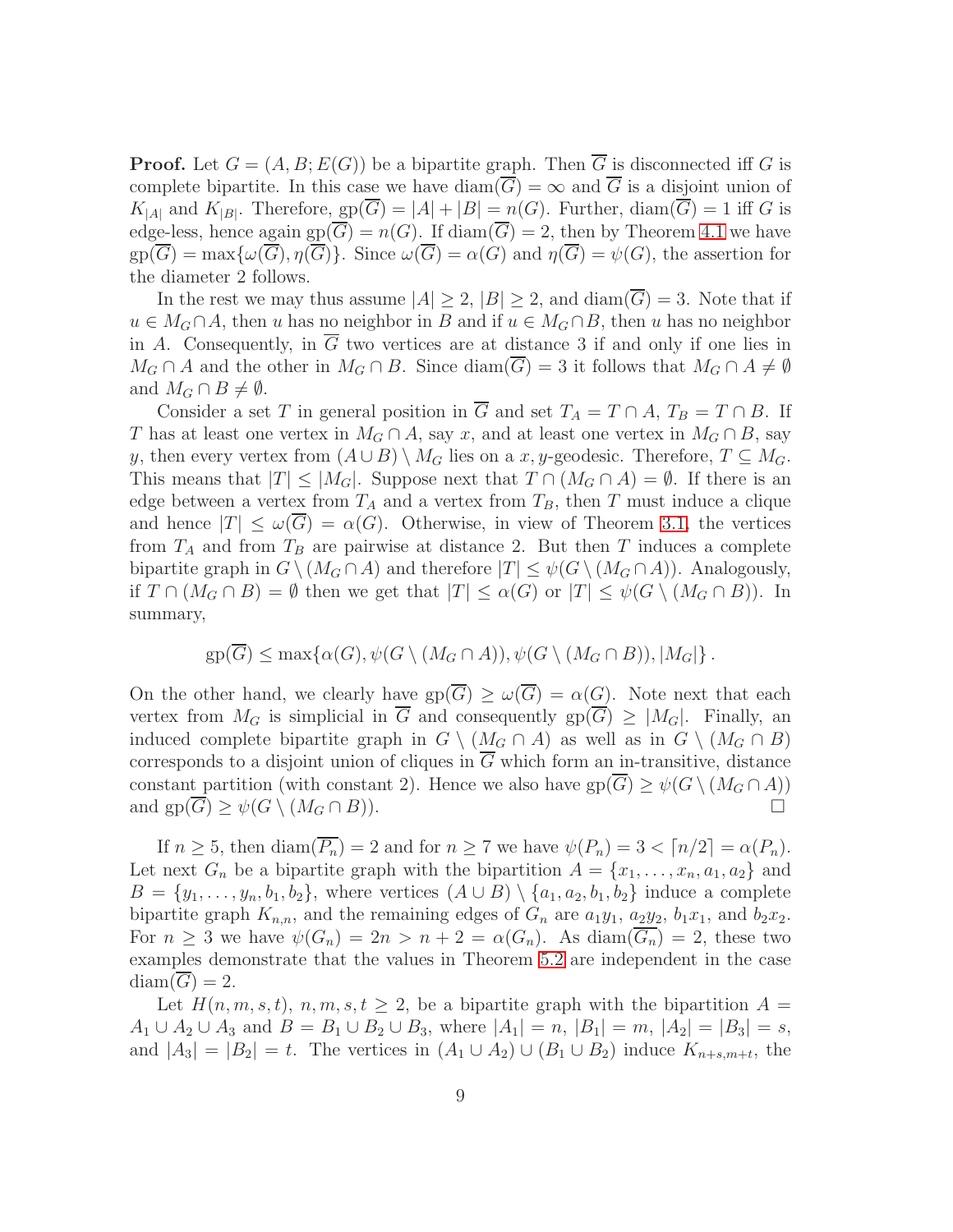vertices in  $A_2 \cup B_3$  induce  $K_{s,s}$  and the vertices in  $A_3 \cup B_2$  induce  $K_{t,t}$ . These are all the edges of  $H(n, m, s, t)$ . Assume that  $n \leq m$  and set  $H = H(n, m, s, t)$ . Then  $M_H \cap A = A_2$  and  $M_H \cap B = B_2$  and we have:

- $|M_H| = s + t$ ,
- $\alpha(H) = m + s + t$ ,
- $\psi(H \setminus A_2) = \max\{m + n + t, 2t\}$ , and
- $\psi(H \setminus B_2) = \max\{m+n+s, 2s\}.$

It is now clear that the parameters  $n, s$ , and  $t$  can be selected such that exactly one of  $\alpha(H)$ ,  $\psi(H \setminus A_2)$ , and  $\psi(H \setminus B_2)$  is strictly larger than the other two (as well as bigger than  $|M_H|$ ). Note finally that  $\text{diam}(\overline{H}) = 3$ .

To see that  $|M_G|$  can be strictly larger than the other three terms from The-orem [5.2](#page-7-0) when diam( $\overline{G}$ ) = 3, consider the edge deleted complete bipartite graph  $K = K_{n,n} - e$ . Then diam( $\overline{K}$ ) = 3, and  $|M_K| = 2n - 2$ .

In the rest we present the general position number for some natural families of bipartite complements.

In [\[20,](#page-12-0) Theorem 2.5] and in [\[12,](#page-11-6) Corollary 3.7] it was independently observed that the gp-number of a tree  $T$  is the number of its leaves. (Actually, the set of leaves is the unique gp-set of  $T$ .) For the complements of trees we have:

Corollary 5.3 It T is a tree, then  $gp(\overline{T}) = \max\{\alpha(T), \Delta(T) + 1\}.$ 

**Proof.** Let  $T = (A, B; E(T))$ .

If diam(T)  $\leq$  2, then it is clear that T is a star. Hence diam( $\overline{T}$ ) =  $\infty$ . By Theorem [5.2](#page-7-0) we thus have  $gp(T) = n(T) = \Delta(T) + 1$ .

If diam $(T) = 3$ , then it is straightforward to see that T is isomorphic to a double star. Therefore,  $|M_T \cap A| = 1$  and  $|M_T \cap B| = 1$ . Thus  $|M_T| = 2$ ,  $\alpha(T) = |n(T)| - 2$ , and  $\psi(T \setminus (M_T \cap A)) = |A|$ ;  $\psi(T \setminus (M_T \cap B)) = |B|$ . Since  $|n(T)| \geq 4$  and  $|A| \geq 2$ and  $|B| \geq 2$ , we have  $gp(\overline{T}) = |n(T)| - 2 = \alpha(T)$ .

Let finally diam(T)  $\geq$  4. Then from [\[18,](#page-11-12) Lemma 2.2] we deduce that diam( $\overline{T}$ ) = 2. Since T has no cycles, we have that  $\psi(T)$  is the order of a maximum induced star, that is,  $\psi(T) = \Delta(T) + 1$ . Thus  $gp(T) = \max{\alpha(T), \Delta(T) + 1}$ .

<span id="page-9-0"></span>The Cartesian product  $G \square H$  of graphs G and H is defined as follows.  $V(G \square H)$  =  $V(G) \times V(H)$ . As for the edges,  $(g, h)$  and  $(g', h')$  are adjacent if (i)  $g = g'$  and  $hh' \in E(H)$ , or (ii)  $h = h'$  and  $gg' \in E(G)$ . (See the book [\[8\]](#page-11-13).) In [\[13,](#page-11-7) Theorem 3.1] it was proved that  $gp(P_\infty \Box P_\infty) = 4$ , where  $P_\infty$  is the two-way infinite path. If follows from this result that if  $n, m \geq 3$ , then  $gp(P_n \square P_m) = 4$  as well. For the complements of these grids we have: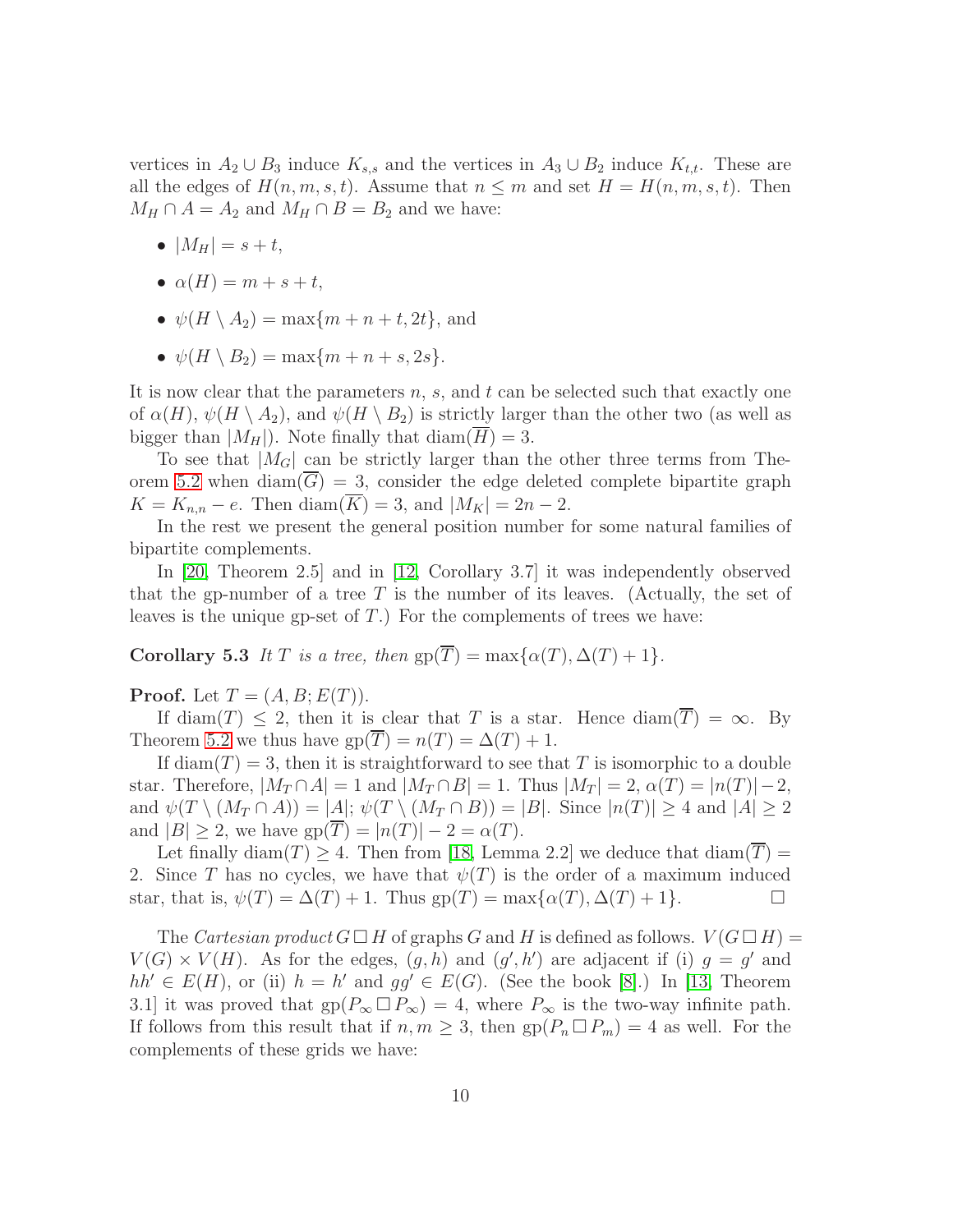Corollary 5.4 If  $n, m \geq 2$ , then

$$
gp(\overline{P_n \square P_m}) = \begin{cases} 4, & n = m = 2; \\ \left\lceil \frac{n}{2} \right\rceil \left\lceil \frac{m}{2} \right\rceil + \left\lfloor \frac{n}{2} \right\rfloor \left\lfloor \frac{m}{2} \right\rfloor, & \text{otherwise.} \end{cases}
$$

**Proof.**  $\overline{P_2 \square P_2} = \overline{C_4}$ , hence the assertion holds for  $n = m = 2$ .  $\overline{P_2 \square P_3}$  is the graph obtained from the 6-cycle  $v_1v_2 \ldots v_6$  by inserting into it the edges  $v_1v_3$  and  $v_4v_6$ . The assertion then follows immediately.

Suppose in the rest that  $n, m \geq 3$  and set  $G = P_n \square P_m$ . Applying [\[18,](#page-11-12) Lemma 2.2] once more we get that  $\text{diam}(\overline{G}) = 2$ . Hence by Theorem [5.2](#page-7-0) we see that  $gp(G) = max\{\alpha(G), \psi(G)\}.$  Since the only induced complete bipartite subgraphs in  $P_n \square P_m$  are isomorphic to  $K_{2,2}$  or  $K_{1,r}$ ,  $r \in [4]$ , we get  $gp(G) = \alpha(G)$ . The conclusion of the theorem now follows because  $\alpha(P_n \Box P_m) = \left[\frac{n}{2}\right]$  $\frac{n}{2}$   $\left\lceil \frac{m}{2} \right\rceil + \left\lfloor \frac{n}{2} \right\rfloor$  $\frac{n}{2}$   $\lfloor \frac{m}{2} \rfloor$ , a result that can be deduced from [\[10,](#page-11-14) Theorem 4.2].  $\Box$ 

Using parallel arguments as in the proof of Corollary [5.4](#page-9-0) we also get the general position number of the complements of hypercubes.

Corollary 5.5 If  $k \geq 3$ , then  $gp(\overline{Q_k}) = 2^{k-1}$ .

### Acknowledgements

S.K. acknowledges the financial support from the Slovenian Research Agency (research core funding P1-0297 and projects J1-9109, N1-0095). E.J.T. acknowledges the financial support from the University of Kerala for providing University JRF.

## <span id="page-10-3"></span>References

- [1] L. E. Allem, F. Tura, Multiplicity of eigenvalues of cographs, Discrete Appl. Math. 247 (2018) 43–52.
- <span id="page-10-1"></span>[2] G. Araujo-Pardo, C. Balbuena, M.Miller, M. Zdímalová, A family of mixed graphs with large order and diameter 2, Discrete Appl. Math. 218 (2017) 57– 63.
- <span id="page-10-2"></span>[3] A. Bickle, A. Schwenk, Minimum edge cuts in diameter 2 graphs, Discuss. Math. Graph Theory 39 (2019) 605–608.
- <span id="page-10-0"></span>[4] A. E. Brouwer, A. M. Cohen, A. Neumaier, Distance-Regular Graphs, Springer-Verlag, Berlin, 1989.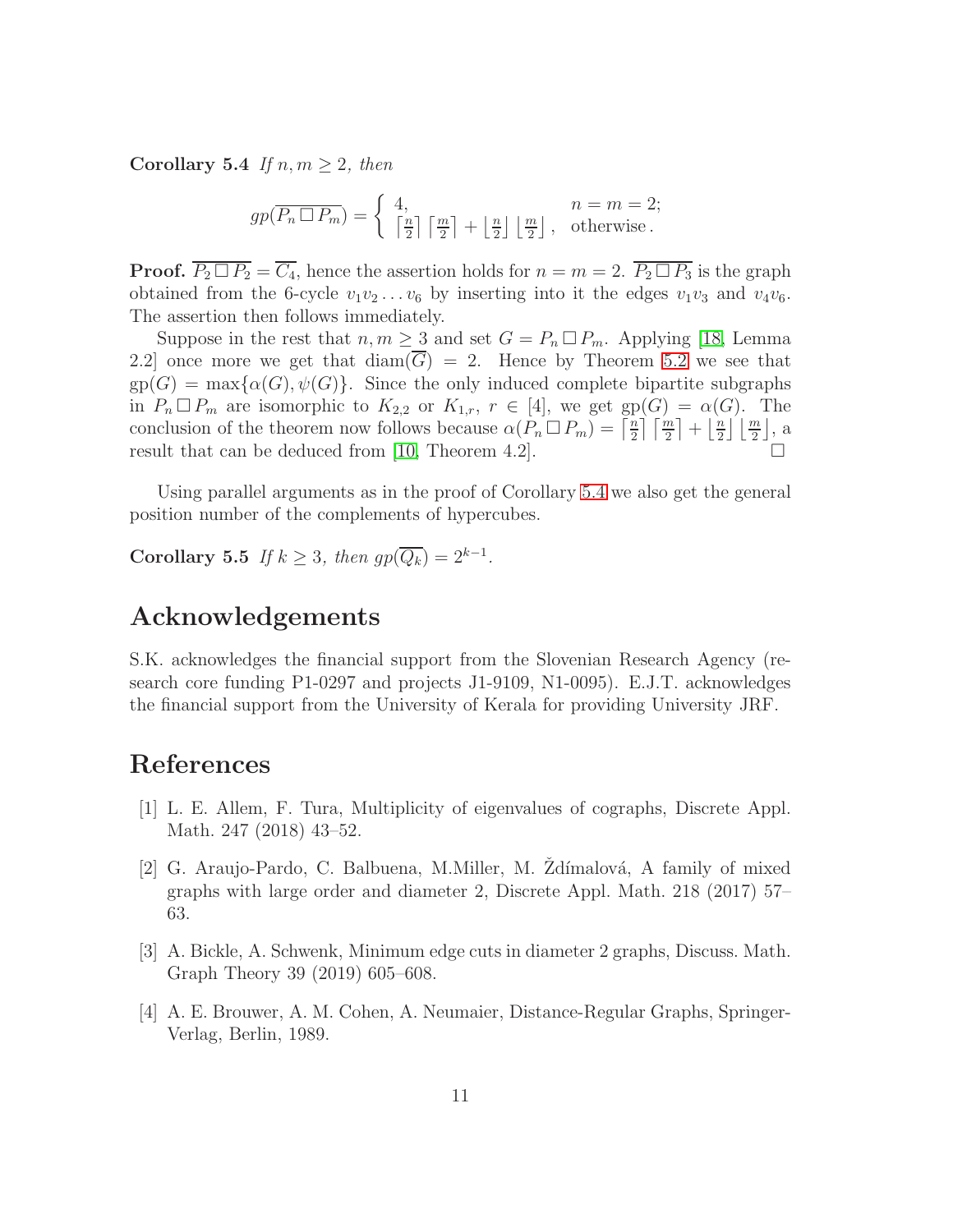- <span id="page-11-10"></span><span id="page-11-0"></span>[5] D. G. Corneil, H. Lerchs, L. Stewart Burlingham, Complement reducible graphs, Discrete Appl. Math. 3 (1981) 163–174.
- <span id="page-11-4"></span>[6] H. E. Dudeney, Amusements in Mathematics, Nelson, Edinburgh, 1917.
- <span id="page-11-13"></span>[7] V. Froese, I. Kanj, A. Nichterlein, R. Niedermeier, Finding points in general position, Internat. J. Comput. Geom. Appl. 27 (2017) 277–296.
- <span id="page-11-8"></span>[8] R. Hammack, W. Imrich, S. Klavžar, Handbook of Product Graphs. Second Edition, CRC Press, Boca Raton, FL, 2011.
- <span id="page-11-14"></span>[9] M. M. Kanté, R. M. Sampaio, V. F. dos Santos, J. L. Szwarcfiter, On the geodetic rank of a graph, J. Comb. 8 (2017) 323–340.
- <span id="page-11-1"></span>[10] S. Klavžar, Some new bounds and exact results on the independence number of Cartesian product graphs, Ars Combin. 74 (2005) 173–186.
- <span id="page-11-6"></span>[11] C. Y. Ku, K. B. Wong, On no-three-in-line problem on m-dimensional torus, Graphs Combin. 34 (2018) 355–364.
- <span id="page-11-7"></span>[12] P. Manuel, S. Klavžar, A general position problem in graph theory, Bull. Aust. Math. Soc. 98 (2018) 177–187.
- <span id="page-11-2"></span>[13] P. Manuel, S. Klavžar, The graph theory general position problem on some interconnection networks, Fund. Inform. 163 (2018) 339–350.
- [14] A. Misiak, Z. Stępień, A. Szymaszkiewicz, L. Szymaszkiewicz, M. Zwierzchowski, A note on the no-three-in-line problem on a torus, Discrete Math. 339 (2016) 217–221.
- <span id="page-11-11"></span>[15] Y. Orlovich, J. Blazewicz, A. Dolgui, G. Finke, V. Gordon, On the complexity of the independent set problem in triangle graphs, Discrete Math. 311 (2011) 1670–1680.
- <span id="page-11-5"></span>[16] M. Payne, D. R. Wood, On the general position subset selection problem, SIAM J. Discrete Math. 27 (2013) 1727–1733.
- <span id="page-11-12"></span><span id="page-11-3"></span>[17] A. Por, D. R. Wood, No-Three-in-Line-in-3D, Algorithmica 47 (2007) 481–488.
- [18] J. Senbagamalar, J. Baskar Babujee, I. Gutman, On Wiener index of graph complements, Trans. Comb. 3 (2014) 11–15.
- <span id="page-11-9"></span>[19] S. Tsujie, The chromatic symmetric functions of trivially perfect graphs and cographs, Graphs Combin. 34 (2018) 1037–1048.